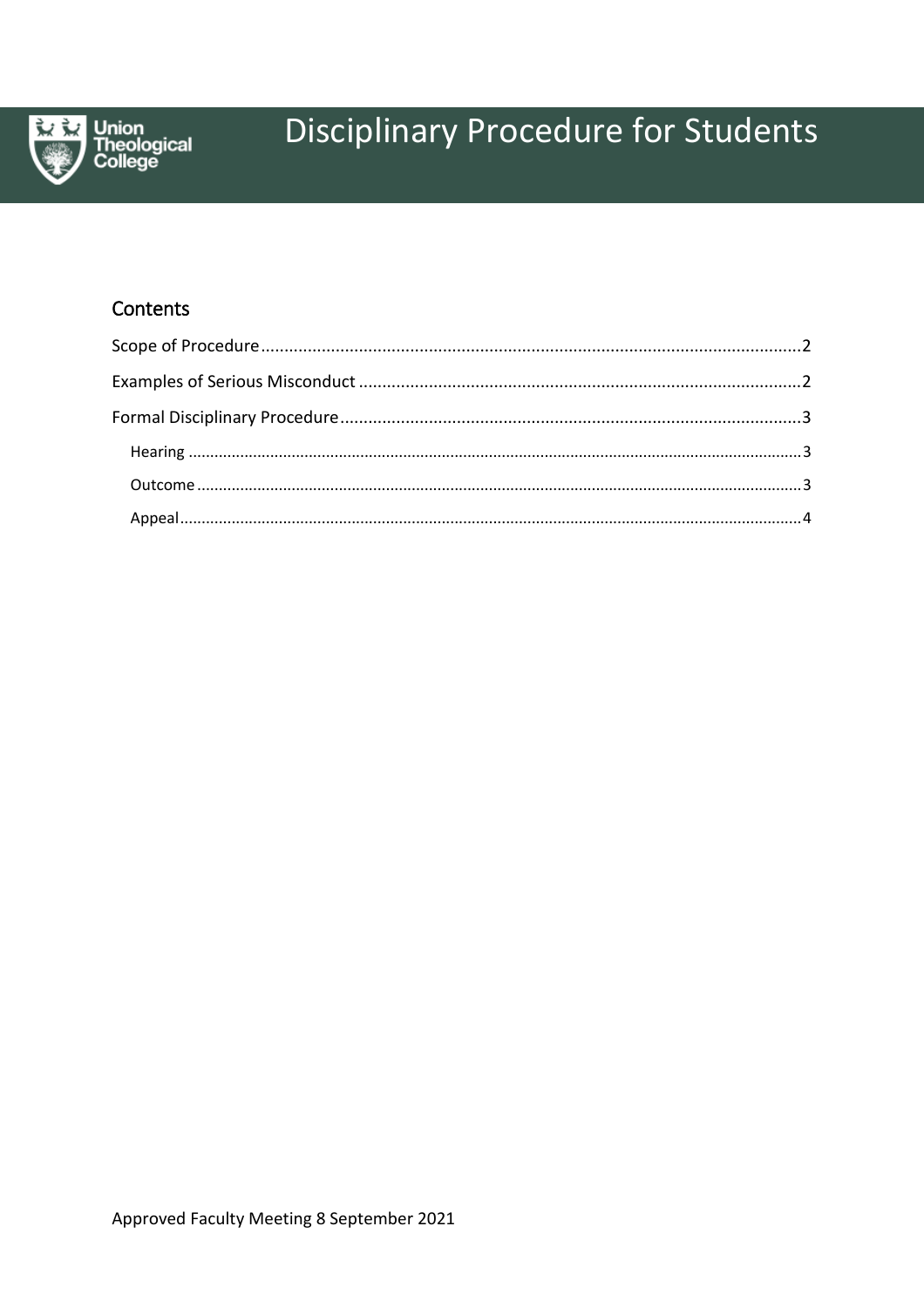### <span id="page-1-0"></span>Scope of Procedure

1. It is hoped that most matters of a disciplinary nature can be resolved informally. However, in certain circumstances it may be necessary to invoke the formal disciplinary procedure.

2. This procedure does not cover academic misconduct which is dealt with under the Academic Integrity Policy at [AcademicIntegrity.pdf \(union.ac.uk\)](https://www.union.ac.uk/cmsfiles/Support/AcademicIntegrity.pdf)

3. Minor matters may be dealt with by means of an informal meeting with the Principal (or his representative). The Principal (or his representative) may proceed by way of a verbal warning – which will be recorded on your file for a period of six months.

4. In the case of serious misconduct and/or gross misconduct, the Principal will write to the student, arrange for a formal hearing, and then issue a decision.

#### <span id="page-1-1"></span>Examples of Serious Misconduct

5. Examples of serious misconduct that will normally lead to formal disciplinary procedures are:

- Harassment or inappropriate behaviour towards another member of the College community.
- Tampering with fire safety equipment.
- Breaches of the rules for the College premises e.g., consumption of alcohol, unauthorised guests in the Gibson Chambers.
- Breaches of Library rules.
- Breaches of copyright law.
- Breaches of COVID-19 guidance and/or regulations.
- Any conduct which unreasonably affects another member of the College community in an adverse manner.
- It is a disciplinary offence to share learning materials which have been provided to you by a member of academic staff with anyone outside the student cohort studying the particular module for which the materials were provided, whether or not you benefit financially from doing so. Academic staff invest a lot of time in developing learning materials to enhance the learning of their students and the materials belong to them. If a student wishes to share any learning materials then they MUST obtain the explicit consent from the member of academic staff first.

Examples of sharing learning materials, including online and recorded material, are: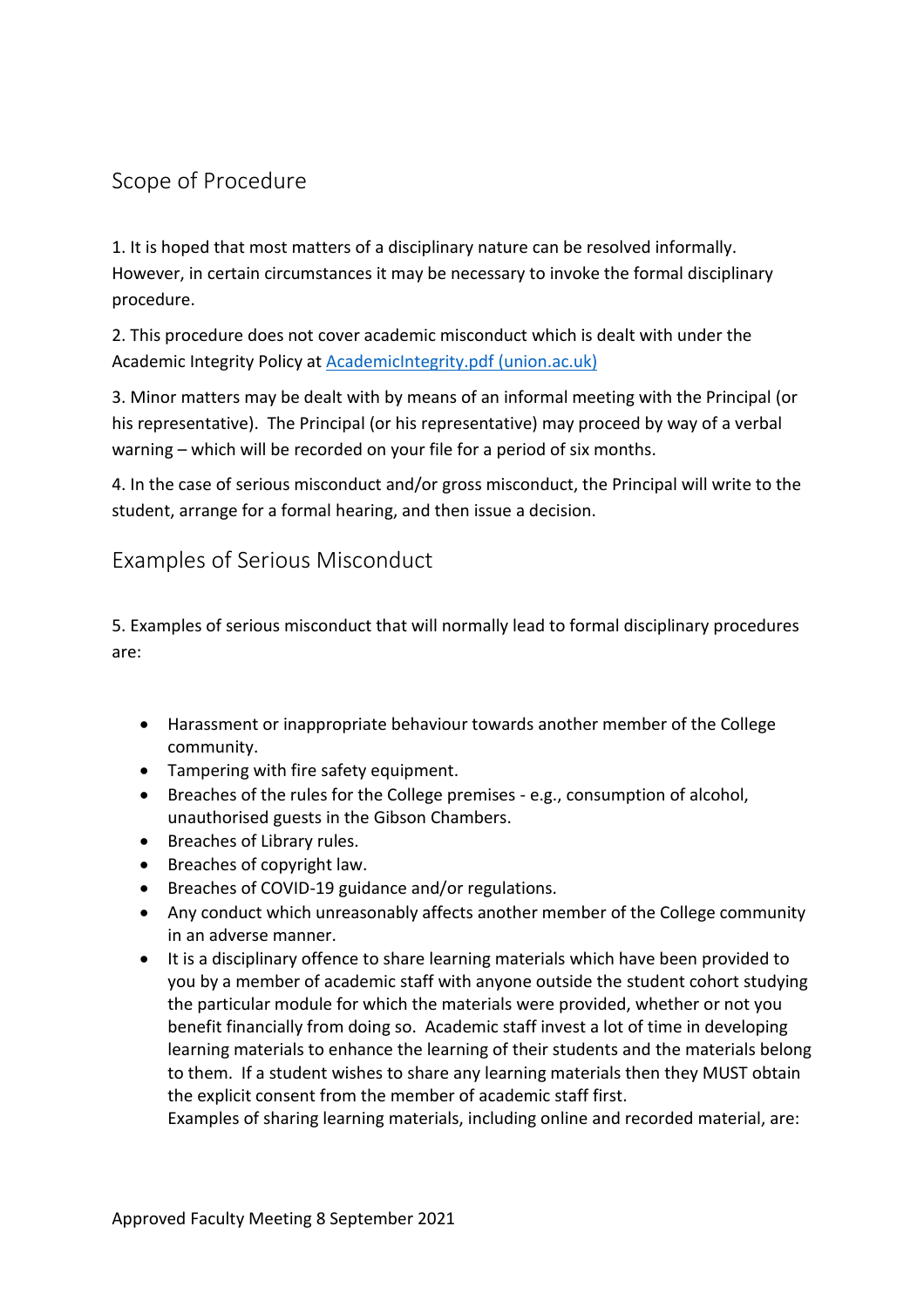- (i) Forwarding a recording to a student at another higher education institution
- (ii) Selling or attempting to sell recordings online
- (iii) Uploading recorded learning materials (e.g., a recording of a lecture) to a website or social media (e.g., Facebook)

This list contains examples only – and is not exhaustive. Repeated offences of a minor nature may also be deemed to be serious misconduct.

## <span id="page-2-0"></span>Formal Disciplinary Procedure

#### <span id="page-2-1"></span>**Hearing**

6. If a formal disciplinary procedure is necessary, then the matter will be heard in the first instance by the Principal (or his representative), accompanied by another member of staff. Witnesses may be called. Any other evidence that is to be taken into account will be made known to you. You will be given full opportunity to state your case. You may call witnesses if you so wish. You may be accompanied at the hearing by a fellow student or resident if you wish.

#### <span id="page-2-2"></span>Outcome

7. The Principal (or his representative) may proceed by way of a **verbal warning** or by way of a **formal written warning**. Any such warning will be recorded on your personal file for a period of 12 months after which it will be removed from your file provided there has been no need for further disciplinary action. The Principal (or his representative) may also suspend you from certain privileges (such as Library use) for a period of up to one semester. Alternatively, the Principal (or his representative) may recommend to the Faculty that you be suspended from the College for a fixed period or required to withdraw altogether from the College. In the case of Ministry students, the Principal may refer the matter to the supervising Presbytery. Any such action will be recorded on your personal file and notified to you in writing.

8. In the case of students who are also residents of the Gibson Chambers, the Principal may require you to leave the College residence; alternatively he may impose a fine of up to £50. He may also require that the cost of any damage to property be paid for. Any such decision will be notified to you in writing.

9. In the case of repeated cases of serious misconduct and/or in the case of gross misconduct (which would include theft, use of drugs, violent behaviour, harassment of another member of the College community, conduct which puts the safety of others at risk (including breach of COVID-19 guidance and/or regulations), malicious damage to property, drunkenness, or any serious or repeated breach of the rules of the College or of the College Residence), then the Principal (or his representative) may recommend to the Faculty that you be required to leave the College and/or the College residence forthwith and without

Approved Faculty Meeting 8 September 2021